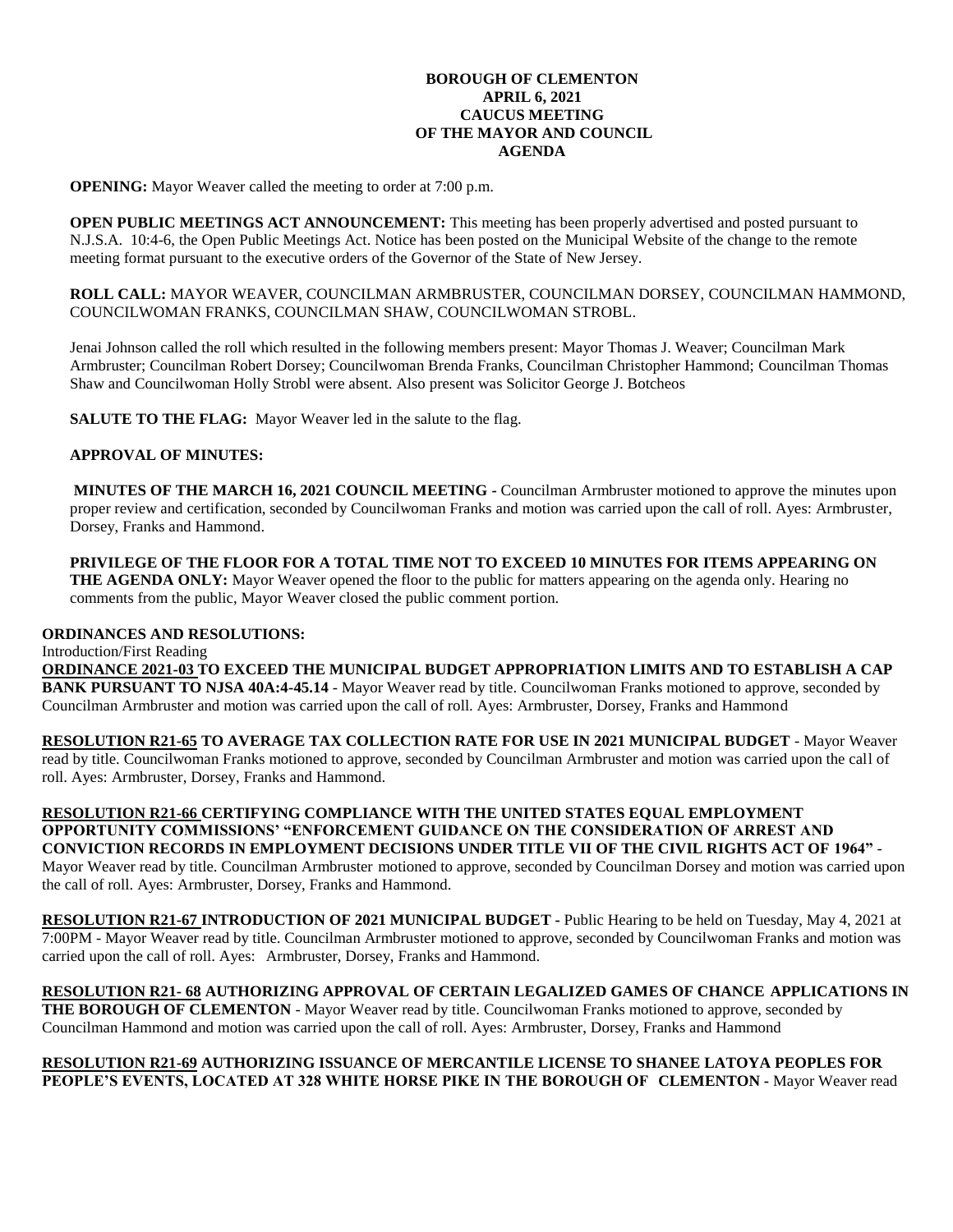by title. Councilman Armbruster motioned to approve, seconded by Councilman Dorsey and motion was carried upon the call of roll. Ayes: Armbruster, Dorsey, Franks and Hammond.

**RESOLUTION R21-70 AUTHORIZING ISSUANCE OF MERCANTILE LICENSE TO PASTOR JOHNNY SANTIAGO FOR IGLESIA ARCA DE SALVACION, LOCATED AT 328 WHITE HORSE PIKE IN THE BOROUGH OF CLEMENTON** - Mayor Weaver read by title. Councilman Dorsey motioned to approve, seconded by Councilman Armbruster and motion was carried upon the call of roll. Ayes: Armbruster, Dorsey, Franks and Hammond.

**RESOLUTION R21-71 AUTHORIZING REFUND OF RENTAL REGISTRTION AND RENTAL CERTIFICATE OF OCCUPANCY** - Mayor Weaver read by title. Councilman Armbruster motioned to approve, seconded by Councilman Dorsey and motion was carried upon the call of roll. Ayes: Armbruster, Dorsey, Franks and Hammond.

**RESOLUTION R21-72 AUTHORIZING HIRE OF TERENCE HYLTON FOR THE POSITION OF TEMPORARY PART TIME CROSSING GUARD IN THE BOROUGH OF CLEMENTON** - Mayor Weaver read by title. Councilman Armbruster motioned to approve, seconded by Councilman Dorsey and motion was carried upon the call of roll. Ayes: Armbruster, Dorsey, Franks and Hammond.

**UNFINISHED BUSINESS:** Councilwoman Franks on behalf of Councilwoman Strobl inquired as to opening senior center building with safe distancing and masks. Mayor believes that it would be a great idea as the HVAC system and air scrubbers are in place. Administrator, Jenai Johnson suggested that we place proper signage to protect the Borough as to masks and distancing. Mayor and Council are all in agreement with sign in book and procedures. Public Works Director, Kevin Garretson to place signage and remove seating to allow correct amount of people. Estimated date to open center is Tuesday, April 20<sup>th</sup>.

Basketball courts – Kevin Garretson ordered signage for playground and basketball courts. Waiting for direction from Mayor and Council as to opening date. A May 1, 2021 opening date was discussed.

Shredding Event – Councilwoman Franks inquired as to the shredding event and clean communities and would they be on the same day. Mayor advised no. Shredding event being held at Lindenwold Middle School. Clean Communities, May  $1<sup>st</sup>$  and  $2<sup>nd</sup>$ . Councilwoman Franks also inquired if the Borough could place the Clean Communities event on the sign. Jenai Johnson advised that the Borough is working with our IT people to get the sign program on the newer computers.

Borough Hall – Discussion as to opening to the public. Mayor has not discussed or met with Public Safety Committee.

Community Center – Discussion as to reopening. Limit amount of people and start bookings. May  $1<sup>st</sup>$  bookings start for June  $1<sup>st</sup>$  events to Clementon residents only. To be determined and further discussed at the April 2, 2021 meeting.

Historic Museum – Councilman Hammond inquired as to if there are plans to reopen the museum. Mayor Weaver advised that he will check with Kevin Garretson as to same as not potentially not safe yet for visitors. If deemed safe no objections to open to private appointments.

May 1<sup>st</sup> advertise for Code Enforcement position. Personnel Committee to meet and discuss with Miles and Mayor.

**NEW BUSINESS:** Councilman Christopher Hammond wished Kim Ott a Happy Birthday.

**PRIVILEGE OF THE FLOOR:** Mayor Weaver opened the public comment period for anyone in virtual attendance who wished to speak.

*Rebecca Holloway* – Inquired as if Chief Grover is back from leave. Mayor Weaver advised that he is.

*Christopher McKelvey* – Clementon Lake Park. Mayor Weaver gives update.

*Nick Stankowski* – Considers himself to be pretty patriotic. Noticed that black flag with red line has replaced the American flag. Mr. Stankowski asked that someone please reach out to the Fire Department to advise them. Mayor Weaver will reach out to the Chief as to Mr. Stankowski's concern.